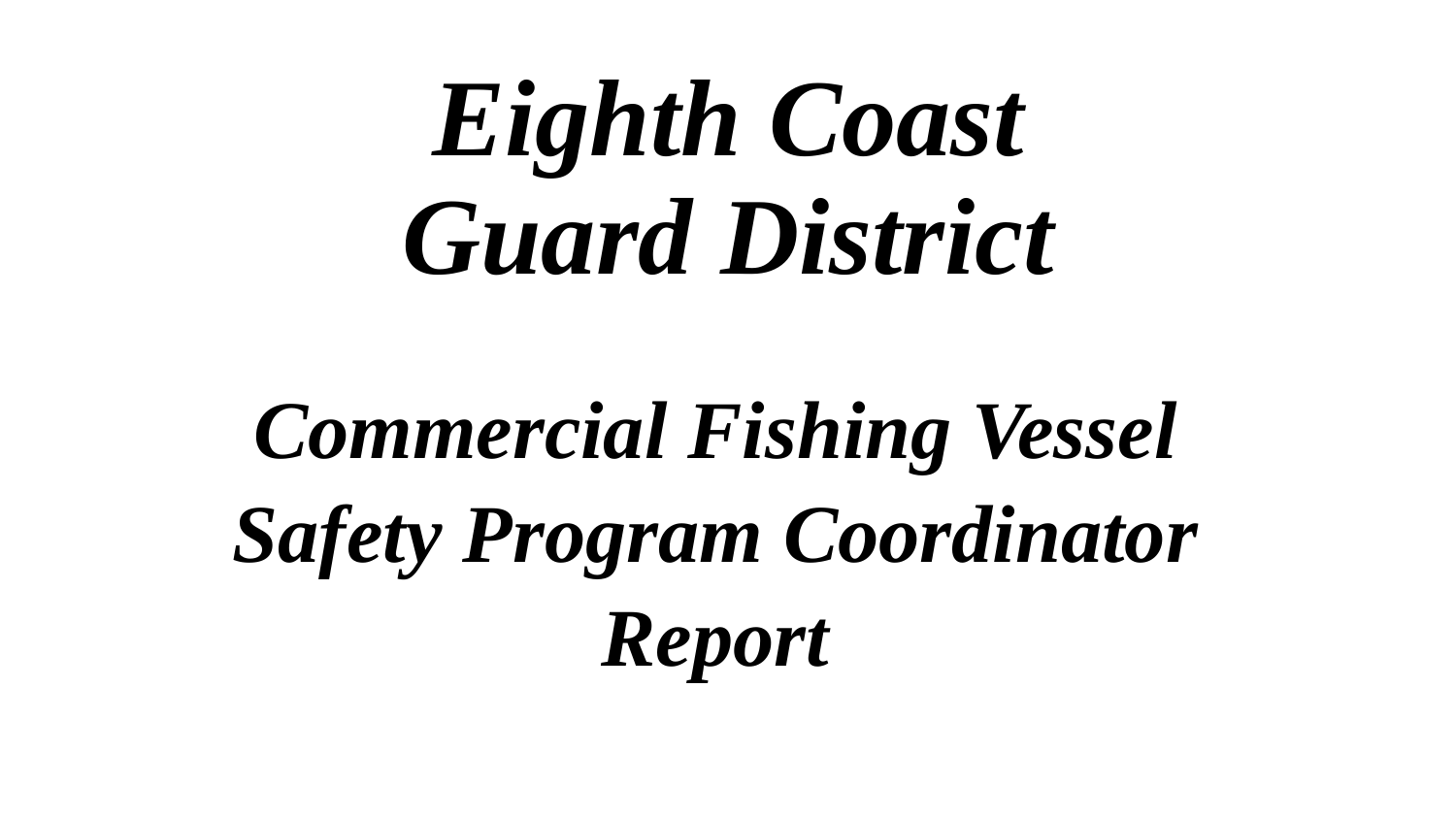- CFV Losses FY-2019: **14**
- CFV Fatalities FY-2019: **08**
- CFV Injuries FY-2019: **05**
- CFV Population:

| <b>State Reg:</b> | 9,441  |
|-------------------|--------|
| US Doc:           | 4,319  |
| Total:            | 13,760 |

• Dockside Exams completed FY-2019: **889**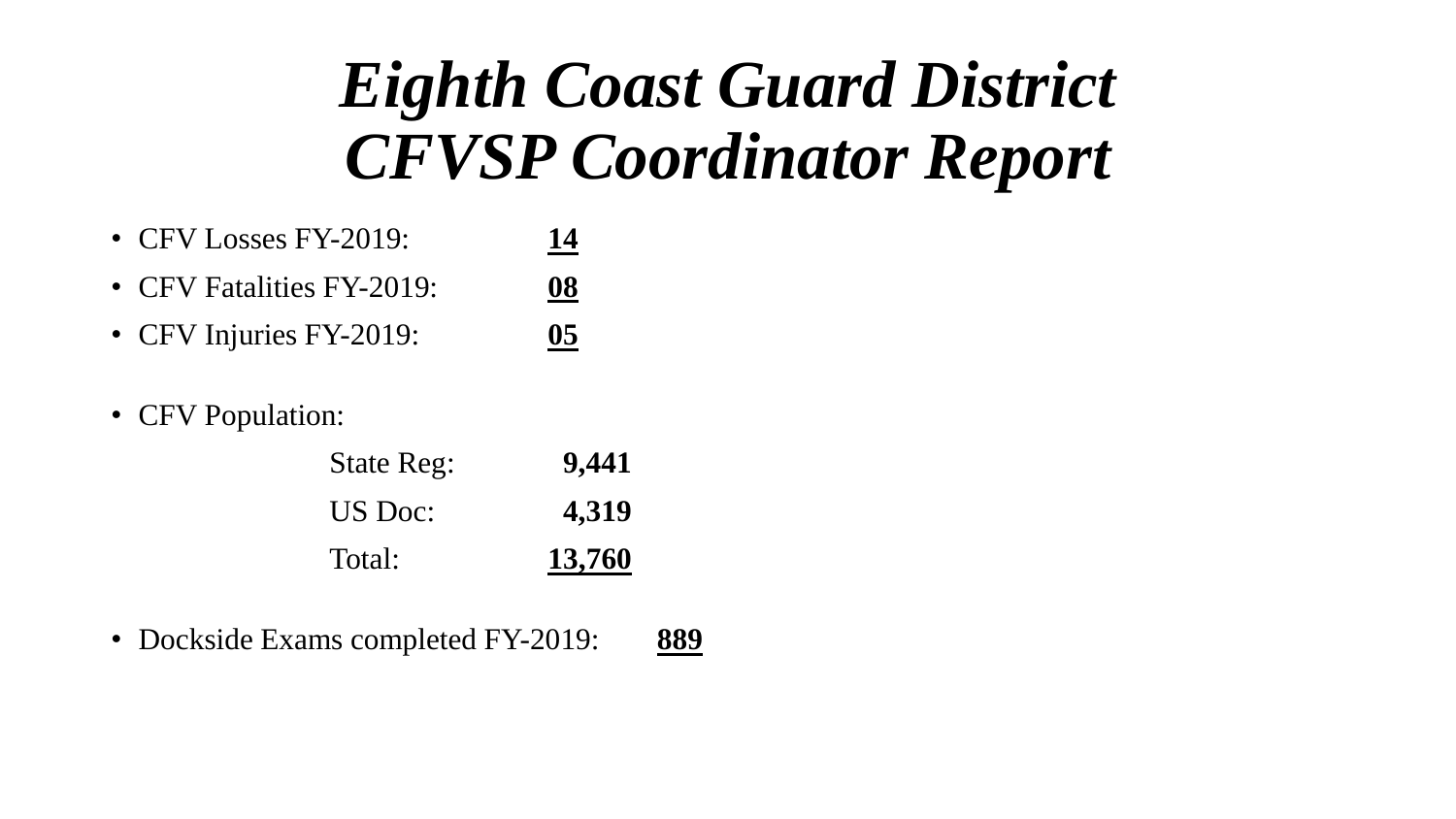• Outreach Initiatives:

Actively participate with GSMFC and GMFMC to communicate with industry and sharing lessons learned concerning our CFVS Program(s).

Partner with Sea Grant and Gulf Area Universities in conducting CFVS Studies on Life Saving Equipment.

Team with Gulf Area Spanish and Vietnamese Communities to enhance communication of CFVS best practices and translation services in the event of at sea emergencies.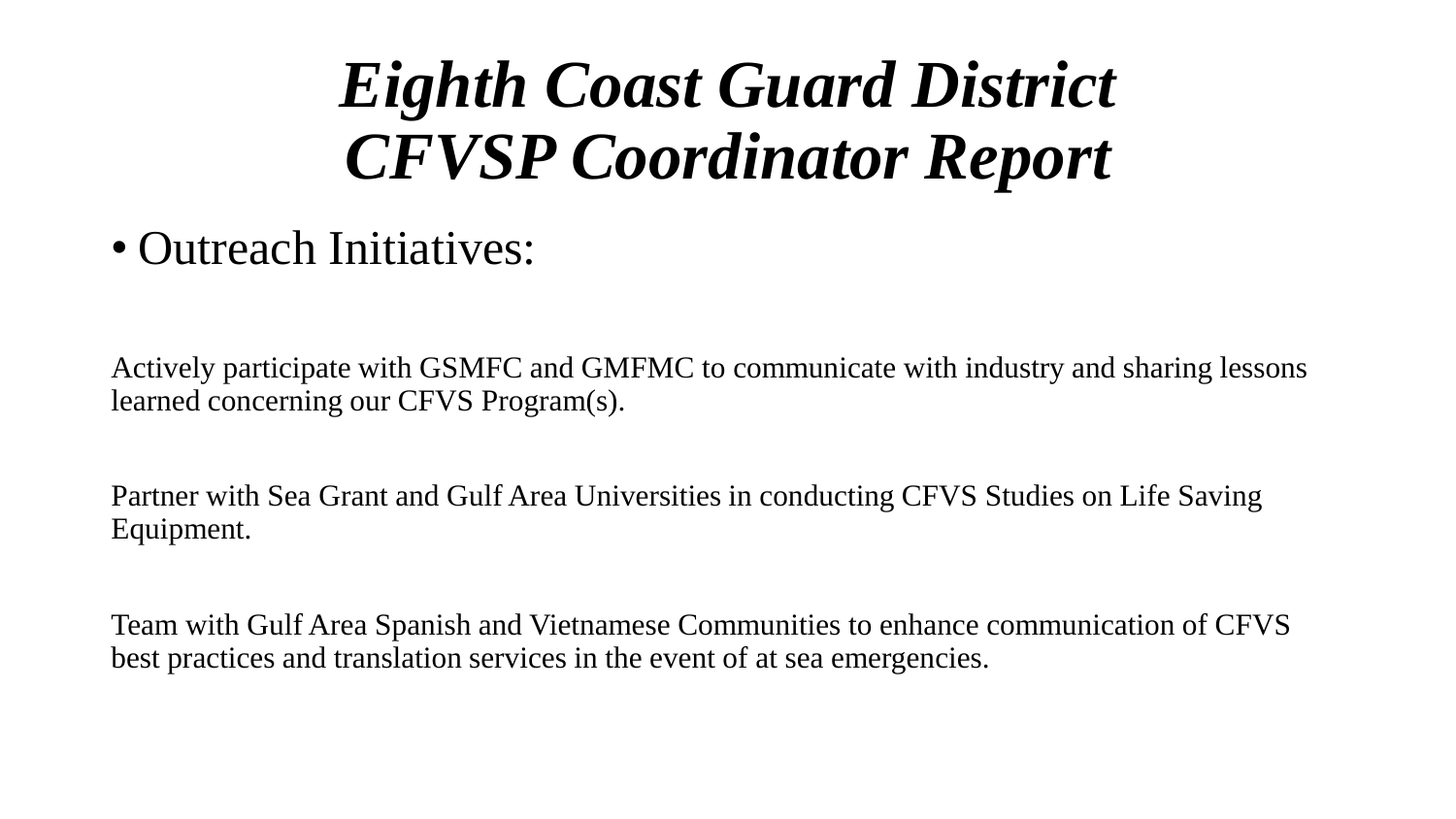• District priorities:

Aggressively seek CFVS Examination opportunities to educate industry on best safety practices and ensure compliance with all applicable CFVS Regulations.

Reduce/eliminate preventable CFV casualties, injuries and deaths within the fishing community through outreach and partnerships to enhance safety culture.

Improve Database entry for all related CFVS Activities to better assess strengths or gaps/shortfalls and appropriately address identified shortcomings with training, outreach and partnerships.